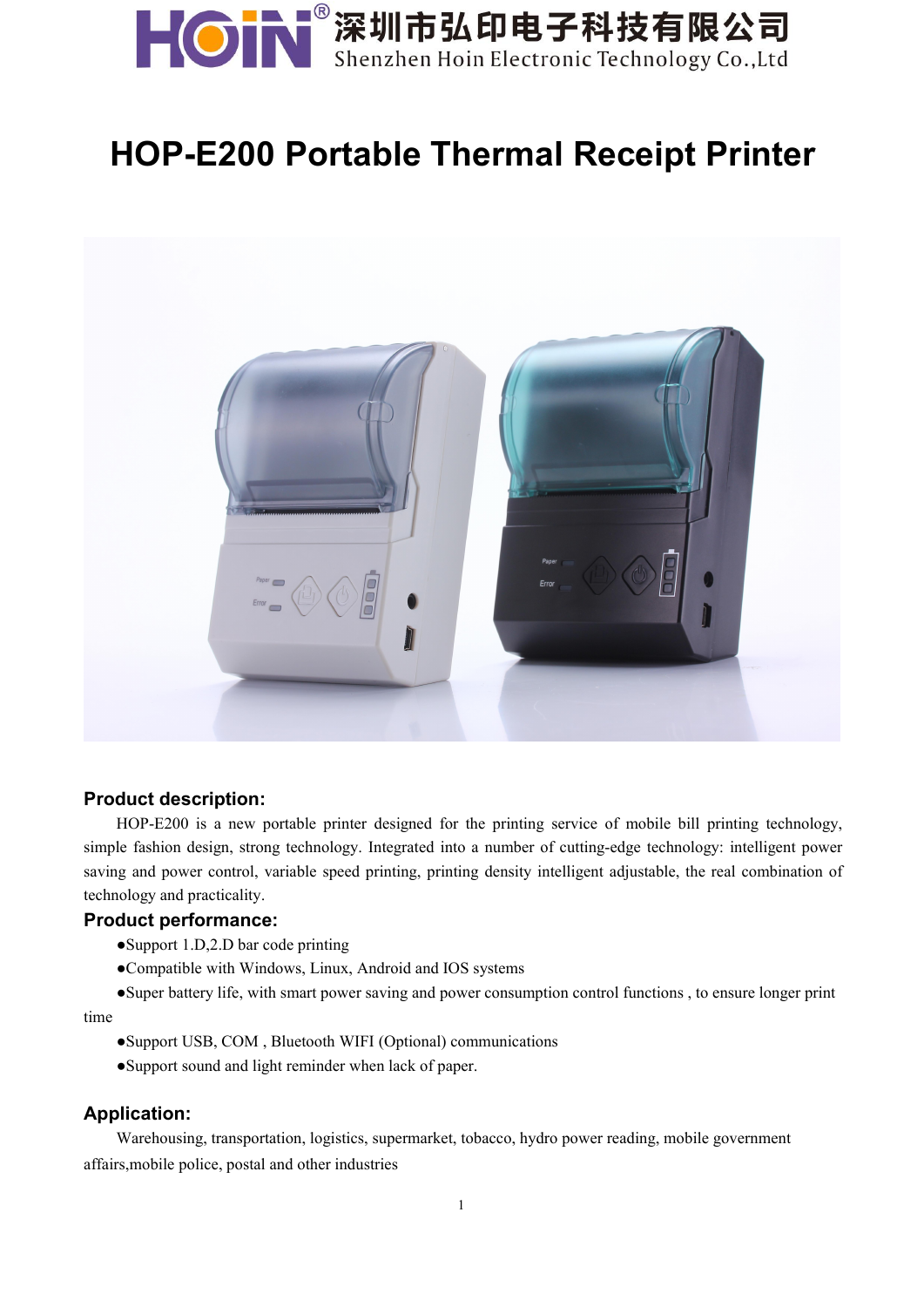# HON 深圳市弘印电子科技有限公司

### **Printer Parameters:**

| <b>Item</b> |                       | Parameter                                                                 |
|-------------|-----------------------|---------------------------------------------------------------------------|
|             | Printing              | Thermal Line                                                              |
|             | Method                |                                                                           |
|             | Effective             | $48$ mm                                                                   |
|             | <b>Printing Width</b> |                                                                           |
|             | Resolution            | 384 $\dots/$ line (8 $\dots/$ mm, 203 $d$ pi)                             |
|             | Priting               | $90$ mm $/S$                                                              |
|             | Speed                 |                                                                           |
|             | Interface             | USB, Serial, Bluetooth, WIFI(Optional)                                    |
| Print       | Line                  | 3.75mm (Can adjust line spacing by command)                               |
| parameter   | spacing               |                                                                           |
|             | Line No.              | Font A:32 character /Line                                                 |
|             |                       | Font B:42 character/Line                                                  |
|             |                       | Simple, traditional Chinese-16 lines                                      |
|             | Character             | The standard GB18030 simplified / traditional Chinese                     |
|             |                       | characters library                                                        |
|             | Character             | ANK character, Font A: $1.5 \times 3.0$ mm ( $12 \times 24 \text{ m/s}$ ) |
|             | Size                  | Font B: 1.1×2.1mm (9×17 点) Simplified/Traditional: 3.0                    |
|             |                       | $\times$ 3.0mm $(24\times24$ 点)                                           |
|             | Extended              | PC437/Katakana/PC850/PC860/PC863/PC865/WestEurope/Greek                   |
|             | character             | /Hebrew/EastEurope/Iran/WPC1252/PC866/PC852/PC858/IranI                   |
|             | set                   | I/Latvian/Arabic/PT151, 1251/PC737/WPC/1257/ThaiVietnam/                  |
|             |                       | PC864/PC1001/(Latvian)/(PC1001)/(PT151, 1251)/(WPC1257)/                  |
| Bar code    |                       | (PC864) / (Vietnam) / (Thai)                                              |
| character   | Bar code              | 1D. Bar code:                                                             |
|             |                       | UPC-A/UPC-E/JAN13 (EAN13) / JAN8 (EAN8) CODE39/ITF/                       |
|             |                       | CODABAR/CODE93/CODE128                                                    |
|             |                       | 2D. Bar code: QRCODE                                                      |
| Graphics    | Graphics              | Supports bitmap download and print                                        |
| printing    | printing              |                                                                           |
|             | Smart power           | Support                                                                   |
|             | saving                |                                                                           |
|             | Variable              | Support                                                                   |
| Power       | speed                 |                                                                           |
| saving Mode | printing              |                                                                           |
|             | Consumption           | Support                                                                   |
|             | Dormancy              | Support                                                                   |
| Dection     | Sensor                | Lack of paper detection                                                   |
| Indicator   | Power                 | Support                                                                   |
|             | Display               |                                                                           |